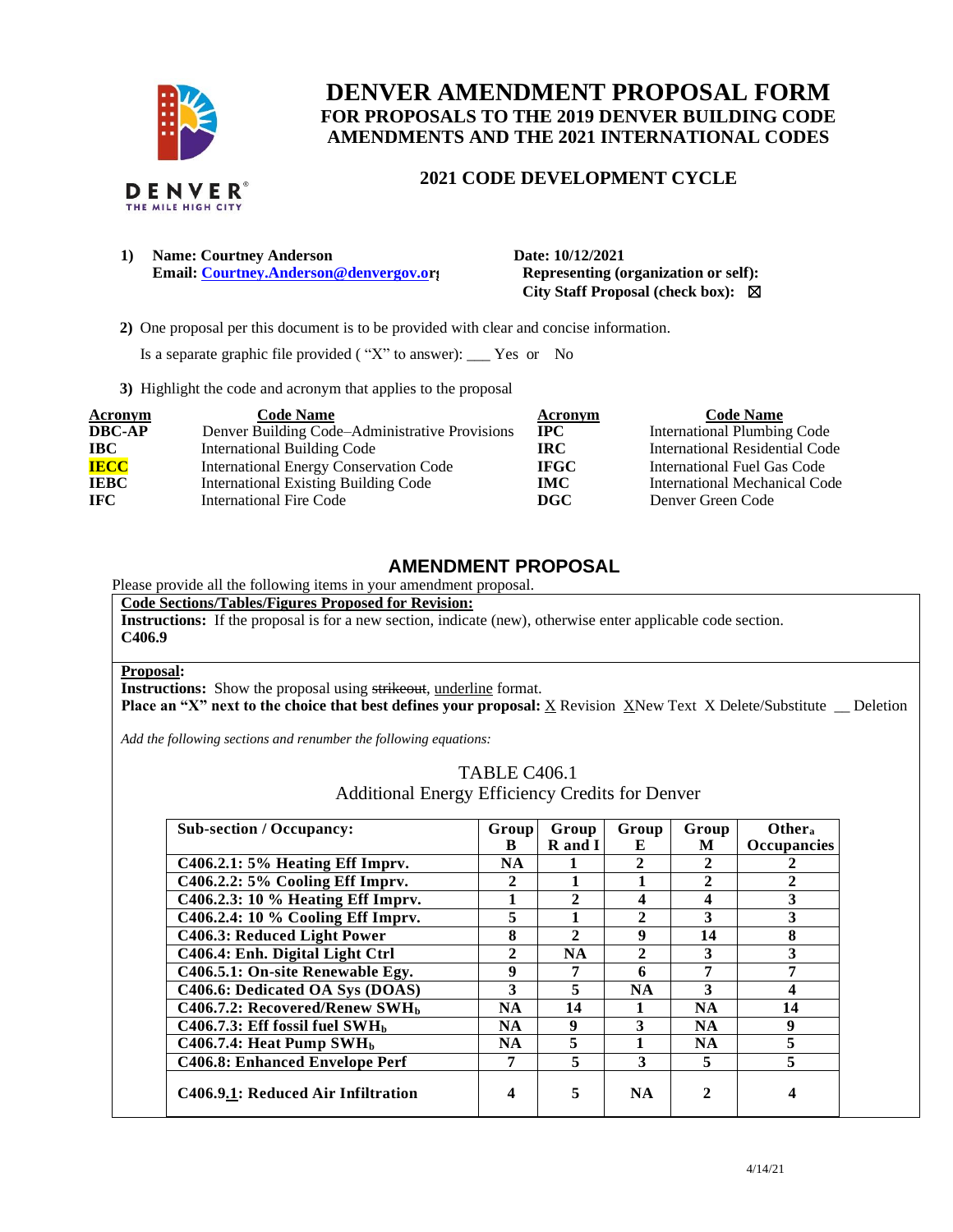| C406.9.2: Further Reduced Air<br>Infiltration | $\sim$ | NA |  |  |
|-----------------------------------------------|--------|----|--|--|
| <b>C406.10 Energy Monitoring</b>              |        |    |  |  |
| <b>C406.11 Fault Detection</b>                |        |    |  |  |

a. Other occupancy groups include all Groups except for Groups B, R, I, E, and M

b. For occupancy groups listed in C406.7.1 and schools with showers or full-service kitchens

**C406.9 Reduced air infiltration.** Air infiltration shall be verified by whole-building pressurization testing conducted in accordance with ASTM E779 or ASTM E1827 by an independent third party. The measured air leakage rate of the building envelope shall not exceed 0.25 cfm/ft2 (2.0 L/s x m2) be tested under a pressure differential of 0.3 inches water column (75 Pa), with the calculated surface area being the sum of the above- and below-grade building envelope. A report that includes the tested surface area, floor area, air by volume, stories above grade, and leakage rates shall be submitted to the code official and the building owner.**Exception:** For buildings having over 250,000 square feet (25 000 m2) of conditioned floor area, air leakage testing need not be conducted on the whole building where testing is conducted on representative above-grade sections of the building. Tested areas shall total not less than 25 percent of the conditioned floor area and shall be tested in accordance with this section.

**C406.9.1 Reduced air infiltration.** Air infiltration shall be verified in accordance with Section C406.9. The air leakage shall not exceed 0.25 cfm/ft2 (2.0 L/s x m2).

**C406.9.2 Further reduced air infiltration.** Air infiltration shall be verified in accordance with Section C406.9. The air leakage shall not exceed 0.15 cfm/ft2 (1.2 L/s x m2). Credits for this section shall not be combined with credits for Section C406.9.1.

### **Supporting Information (Required):**

All proposals must include a written explanation and justification as to how they address physical, environmental, and/or customary characteristics that are specific to the City and County of Denver. The following questions must be answered for a proposal to be considered.

**Purpose:** What does your proposal achieve?

This proposal would add an additional credit to the C406 credits approach to give credits for air tightness that is better than the existing credit option (C406.9): 0.25 to 0.15 cfm/sf.

**Reason:** Why is your proposal necessary?

Through the loss of conditioned air, air leakage can be a significant source of energy waste in buildings. It contributes to higher heating and cooling costs for building owners and occupants, and increased risk related to comfort and durability. This is particularly true in less temperate climates like Denver's.

This proposal adds an additional credit option for achieving 0.15 cfm/sf. Achieving the energy goals laid out for the 2021 code cycle in the "Denver's Net Zero Energy (NZE) New Buildings & Homes Implementation Plan" will require 30-50 credits from Section C406. Therefore, it is important to ensure that additional credits are available to Denver projects.

This infiltration rate is still higher than the very tight infiltration rates used in Passive House (0.08 cfm/sf  $@$  75 Pa), so it is a proven attainable level of tightness.

**Substantiation:** Why is your proposal valid? (i.e. technical justification)

The proposal removes the testing criteria from C406.9 and creates two new subsections. One subsection has the existing test criteria and the other subsection adds the additional testing criteria (this subsection includes language to make it clear that the two options are mutually exclusive, not additive). The existing testing credit option has been relabeled in Table C406.1 to match the corresponding new subsection and a new row with the new leakage option.

The values for the new air infiltration option were extrapolated from the existing credits as relevant modeling is not available. 0.15 cfm/sf represents a reduction from the code minimum 0.40 CFM/sf that is 167% of the reduction of the existing 0.25 cfm/sf. Therefore, the credit values were estimated as being 167% of the credit values for the 0.25 cfm/sf option.